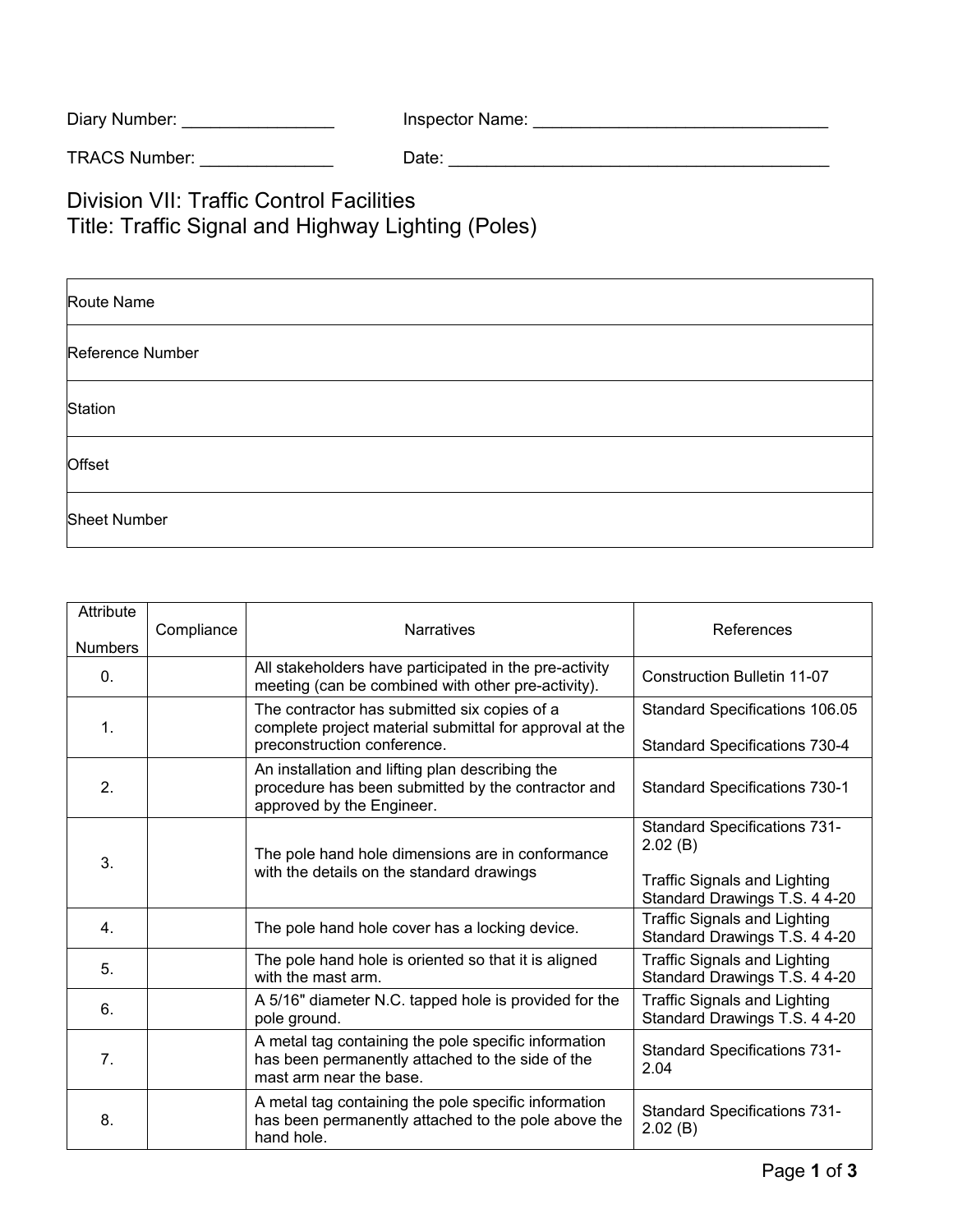| 9.  | The correct pole base has been installed in<br>accordance with the Special Provisions and plans<br>details.                                                              | <b>Standard Specifications 731-</b><br>2.02(D)                                                                                             |
|-----|--------------------------------------------------------------------------------------------------------------------------------------------------------------------------|--------------------------------------------------------------------------------------------------------------------------------------------|
| 10. | All anchor bolts are threaded at the top.                                                                                                                                | <b>Standard Specifications 731-</b><br>2.02(G)                                                                                             |
|     |                                                                                                                                                                          | <b>Traffic Signals and Lighting</b><br>Standard Drawings T.S. 4 4-20                                                                       |
| 11. | A 25 foot coil of number 4 AWG bare copper<br>conductor has been properly placed and connected<br>to the pole grounding.                                                 | <b>Standard Specifications 732-</b><br>3.03<br><b>Traffic Signals and Lighting</b>                                                         |
|     |                                                                                                                                                                          | Standard Drawings T.S. 4 4-1<br><b>Standard Specifications 731-</b>                                                                        |
| 12. | All concrete pole foundations have set for at least 3<br>days prior to pole installation, except for Types J, K,<br>Q and R which will set for 7 days, or as approved by | 3.01                                                                                                                                       |
|     | the Engineer.                                                                                                                                                            | <b>Traffic Signals and Lighting</b><br>Standard Drawings T.S. 4 4-1                                                                        |
| 13. | Non-shrink grout is used to fill in the block out at the<br>top of the foundation.                                                                                       | <b>Traffic Signals and Lighting</b><br>Standard Drawings T.S. 5 5-3                                                                        |
| 14. | Break-away bases have been installed and torqued in<br>conformance with the manufacturer's requirements.                                                                 | <b>Standard Specifications 731-</b><br>3.02                                                                                                |
| 15. | Poles have been drilled and tapped for mounting<br>hardware in conformance with the details.                                                                             | <b>Standard Specifications 731-</b><br>3.02                                                                                                |
| 16. | Poles have been plumbed to vertical after installation<br>of mast arms, signal heads and luminaries.                                                                     | <b>Standard Specifications 731-</b><br>3.02                                                                                                |
| 17. | On Type "2" and Type "3", the adaptor plate is<br>installed.                                                                                                             | <b>Traffic Signals and Lighting</b><br>Standard Drawings T.S. 5 5-2<br><b>Traffic Signals and Lighting</b><br>Standard Drawings T.S. 5 5-1 |
| 18. | Wood poles are set in the ground to a depth of at<br>least six feet.                                                                                                     | <b>Standard Specifications 731-</b><br>3.02                                                                                                |
| 19. | Backfill of wood poles is free of large rocks and<br>debris and placed in layers not more than six inches<br>before compaction.                                          | <b>Standard Specifications 731-</b><br>3.02                                                                                                |
|     |                                                                                                                                                                          | <b>Standard Specifications 732-</b><br>3.02(A)                                                                                             |
| 20. | All fused and unfused connectors are installed in<br>conformance with the manufacturer's requirements.                                                                   | <b>Traffic Signals and Lighting</b><br>Standard Drawings T.S. 1 1-4                                                                        |
| 21. | Conductors conform to specified requirements in the<br>Standard Specifications Conductor Table.                                                                          | <b>Standard Specifications 732-</b><br>2.01(A)                                                                                             |
| 22. | The Photo Electric Control (PEC) has been installed<br>as required.                                                                                                      | <b>Standard Specifications 736-</b><br>$2.01$ (D)(1)                                                                                       |
| 23. | Maintenance Unit (MU) decal numbers have been<br>installed as required.                                                                                                  | Special Provisions 924-1                                                                                                                   |
| 24. | All lighting circuits have been energized for 100 hours<br>prior to final acceptance.                                                                                    | <b>Standard Specifications 732-</b><br>3.02(D)(2)                                                                                          |
| 25. | Up-shields have been installed, as required.                                                                                                                             | <b>Standard Specifications 730-1</b>                                                                                                       |
| 26. | All changes are approved by the Engineer.                                                                                                                                | Standard Specifications 104.02<br><b>Standard Specifications 730-4</b>                                                                     |
| 27. | All changes are documented by the Contractor,<br>Inspector daily diary, and noted in the as-built plans.                                                                 | <b>Construction Bulletin 09-04</b>                                                                                                         |